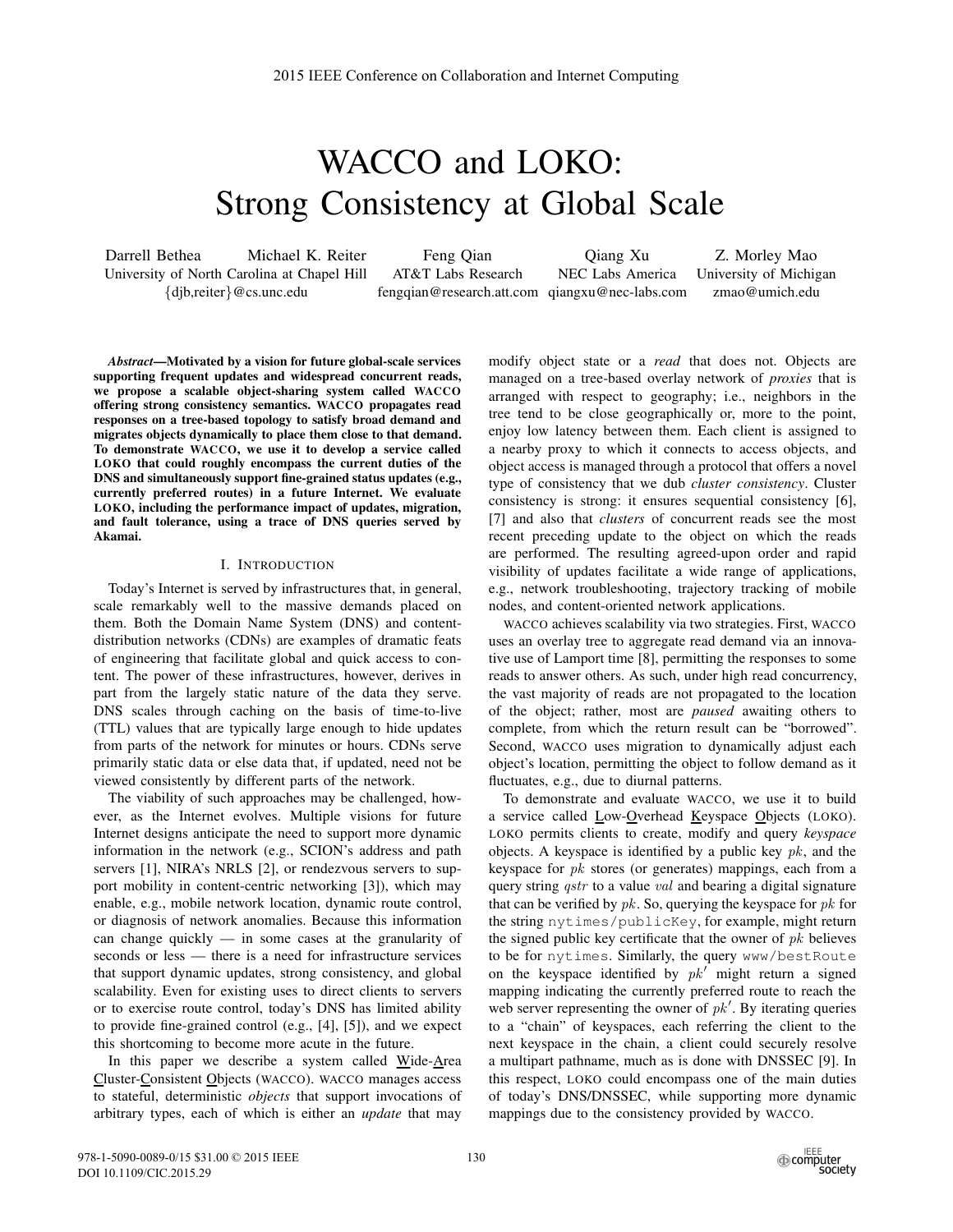In evaluating LOKO (and WACCO), we were handicapped in not having a global workload for such a service. So, we approximated a global workload using a trace of over 4.4 billion DNS requests served by Akamai servers over 36 hours to 83,448 clients in four geographic regions across Asia, North America, and Europe. We used this trace to drive 76-proxy emulations of LOKO with network delays induced to represent a LOKO deployment across these four regions. Our emulations show that LOKO provides good latency for operations, e.g., with up to 89% of reads completing in under 100ms. We also show that LOKO can sustain the full per-proxy query rate represented by the Akamai trace, while guaranteeing cluster consistency. We illustrate the effectiveness of the components of our design using measurements from these emulations.

# II. RELATED WORK

The use of a tree-based topology in WACCO for object access is reminiscent of hierarchical caching, which has been studied and deployed extensively for wide-area systems such as the World-Wide Web (e.g., [10]–[12]). In some respects, WACCO can be viewed as using *polling-every-time* cache validation [13], in which the authoritative object copy is consulted before returning a cached answer in order to enforce strong consistency. WACCO uses two strategies to reduce the overheads and response latencies induced by such polling. First, it leverages the tree structure to aggregate polling by many concurrent reads into few messages along the tree. This aggregation also allows WACCO to reduce polling latency by using ongoing polling requests to accelerate others; this strategy has implications for the consistency offered by WACCO, which we characterize precisely. Second, it migrates the authoritative object copy closer to where demand is largest, an option available to WACCO because it manages the authoritative copy of each object itself, in contrast to web caches that do not.

Many wide-area caching, edge service, and storage designs also relate to our work; space limitations preclude a comparison them all. That said, if a replication (or caching) scheme is to prevent conflicting object versions and to make updates available to reads immediately, it must apply reads and updates at a quorum of replicas that intersects the quorum used in another update [14], [15]. There are many kinds of quorum systems; e.g., in read-one-update-all quorum systems (such as CASCADE [16], when using its strongest consistency level), every proxy (the update quorum) must be contacted on the critical path of an update. WACCO uses a quorum per object consisting of a single authoritative copy, uses a tree-based overlay to reach this copy, is optimized toward widespread concurrent read load and moderate concurrent update load, and, to our knowledge, offers a new type of consistency achieved by a novel combination of aggregation and migration.

Some designs offer stronger consistency than WACCO. For example, Scatter [17] supports linearizability [18]. However, partly due to its use of distributed hash tables, it does not offer the same benefits of request aggregation and geographic proximity that WACCO achieves through its tree structure and migration. Spanner [19] also implements linearizability, though it does so in part by relying on synchronized real-time clocks, which WACCO does not, and again does not leverage request aggregation. Other systems offer weaker consistency to improve partition-tolerance: e.g., COPS [20] implements causal consistency [21]. Here, we strive for stronger consistency and necessarily<sup>1</sup> presume that partitions in future Internet architectures will be negligibly rare (e.g., due to redundant routing paths [23]–[25]).

Our implementation of LOKO as a demonstration of WACCO is motivated by shortcomings of the current DNS for future Internet architectures or even for serving more dynamic data in support of today's mobility and content management (e.g., [4], [5]). These shortcomings have led to attempts to modify DNS usage (e.g., [26]), to enhance DNS operation (e.g., [27]), to replace it outright with alternative designs (e.g., [5], [28], [29]), and to understand the tradeoffs between new designs and the current DNS (e.g., [30]). CoDoNS [5] is a noteworthy design that, like LOKO, decouples namespace (or keyspace) management from the location and ownership of name servers (which we call proxies) and accelerates the propagation of updates to clients. It provides fast read response via a dynamic replication technique that ensures that a large percentage of requests can be answered immediately by the first proxy to receive the request. However, as in the discussion of quorum systems above, consistency then requires that all of these replicas be updated (or invalidated) when an update occurs, making updates more costly. LOKO is a different point in the design space that anticipates more frequent updates and so strikes a different balance between read and update cost one that still favors reads particularly when read load is high but that lessens the number of proxies that updates must alter.

## III. DESIGN CONSIDERATIONS AND GOALS

We anticipate a generally read-dominated object-access workload — maybe by orders of magnitude — that may nevertheless involve frequent and even concurrent updates per object. Updates to an object may be frequent due to the ephemeral nature of the information stored (e.g., the current performance characteristics of a network link), and object updates may be concurrent due to contributions from many parties (e.g., one per link, for an object that calculates preferred routes based on current characteristics of many links). Such workloads temper our willingness to trade update performance for read performance arbitrarily, e.g., as in a typical read-oneupdate-all system (see Sec. II). Rather, WACCO takes a more balanced approach that favors read performance but that still limits updates to a single authoritative object copy.

The consistency implemented in WACCO implies sequential consistency [6], [7] (and more, see below). Sequential consistency is a "strong" consistency model: it implies that clients observe update operations to objects in the same total order (cf., [6, Ch. 9]). Sequential consistency also implies *causal consistency* [21]; i.e., updates related by potential causality [8]

 $1$ Gilbert and Lynch [22] proved that linearizability is impossible to achieve if all operations must return even when partitions occur. The proof applies equally to cluster consistency, the property that WACCO provides.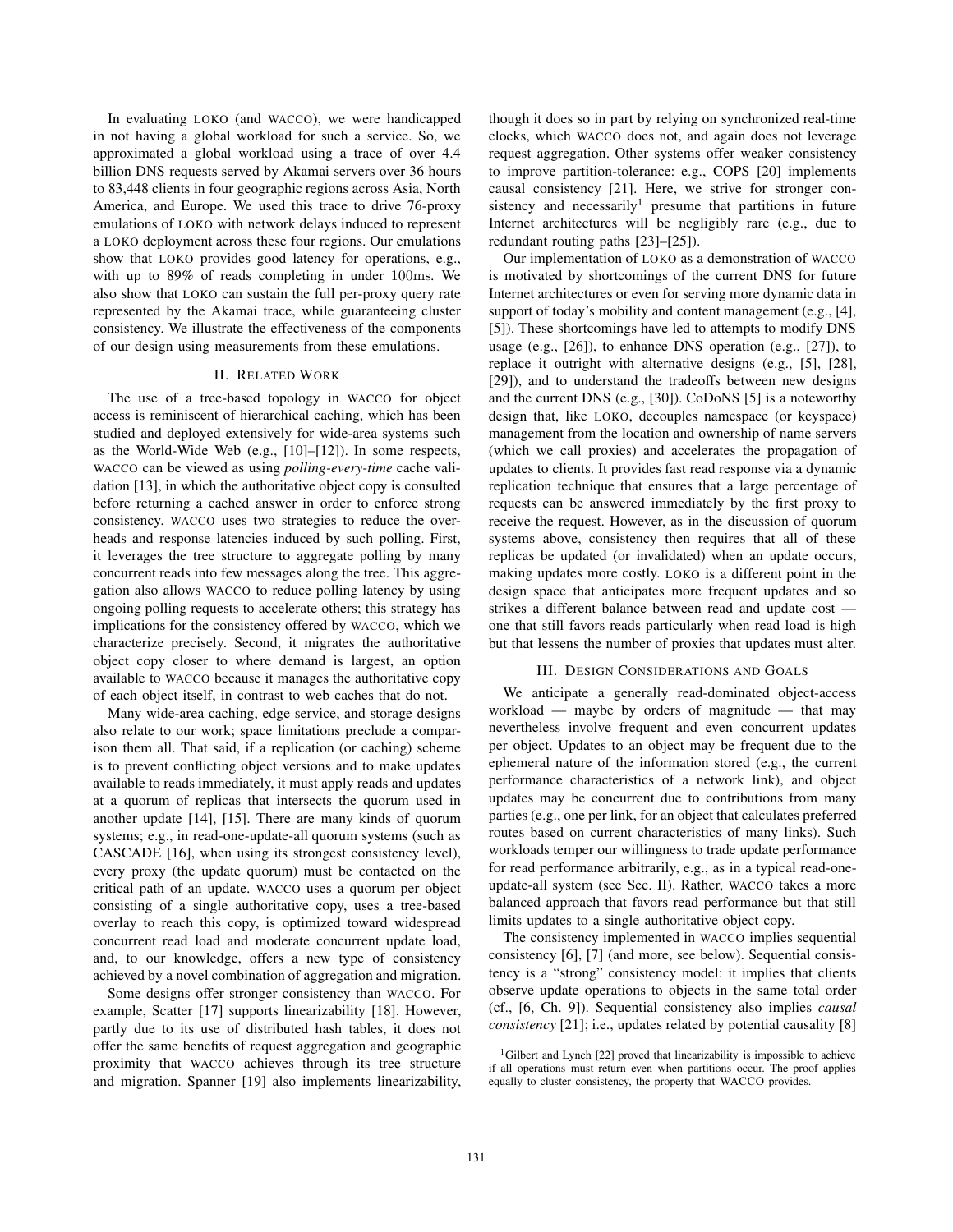(e.g., a client reads an update and then performs another) will be observed by any client in order of their potential causality. But unlike causal consistency, sequential consistency also implies that all clients will observe all updates that are *not* related by potential causality in the same order.

Despite its strength, sequential consistency does not guarantee rapid update propagation: in the limit, a client of a sequentially consistent (only) object store may read the same value for an object for an arbitrarily long period, even if other clients update that object. As such, our goal is to enforce rapid propagation of updates, i.e., updates "take effect" (nearly) immediately. Linearizability [18] strengthens sequential consistency by mandating that an update be observed by any operation on the same object that begins after (in real time) the update operation returns to its caller. However, linearizability comes at substantial performance cost [6, Ch. 9], and so we adopt a weaker requirement that nevertheless strengthens sequential consistency so that updates take effect quickly.

The middleground we adopt allows read operations on the same object to be partitioned into *clusters* of concurrent reads,2 so that all reads in each cluster return results based on the latest update preceding the cluster in real time (or a more recent update, i.e., one concurrent with the cluster). The resulting consistency property, which we term *cluster consistency*, is weaker than linearizability in that a read returns results based only on updates that preceded the cluster containing it, rather than all updates that precede the individual read. (Updates to the same object are still ordered according to their realtime order, however.) In exchange for this weaker property, we show that cluster consistency can be implemented scalably in wide-area settings by permitting a read to carry responses to other reads in its cluster, thereby accelerating the responses of those reads and reducing load on the authoritative copy.

Cluster consistency still permits a read operation to observe a stale value, but only if the operation is in a cluster of other reads that began before the latest update completed. In this respect, cluster consistency might be viewed as a weakening of linearizability that is analogous to how *obstruction freedom* [31] weakens *wait freedom* [32]: Wait freedom ensures that a client can drive its operation to completion in finitely many steps, whereas obstruction freedom only ensures this property if all other clients are inactive for sufficiently long. Analogously, cluster consistency ensures that a read returns the most recent value if other clients are inactive during this read. We note, however, that WACCO's implementation of cluster consistency limits the other read operations with which a read can be clustered to one per proxy, and so even when other reads are active, the value it returns can be only as stale as that returned by the earliest of these other reads.

Beyond applications to future Internet designs (see Sec. I), we also see cluster consistency as potentially useful in nearerterm applications of WACCO, e.g.:

- Network troubleshooting Updates from network sensors that publish to WACCO will appear in the same order, enabling consistent diagnosis and actuation of the network by distributed analysis engines. For example, routing anomalies caused by MED oscillation [33] and BGP policy divergence [34] in today's Internet require distributed monitoring to quickly detect and react to an anomaly, e.g., by modifying local routing policies to eliminate the divergent behavior and so to minimize its impact on traffic. A clusterconsistent view of routing updates published to WACCO will make it simpler for distributed monitors to concur on the anomaly and effect changes in policy at multiple locations to rectify the problem. Another example is real-time response to routing pollution, e.g., prefix hijacking [35]. Rapid update propagation and consistent event ordering (e.g., which networks are polluted first) could help reveal the source of pollution and enable a faster reaction to the propagation of polluted routes.
- Trajectory tracking of mobile nodes Predicting the future location of a mobile endpoint (e.g., a train) for use in routing (e.g., [36]) would be greatly simplified with a clusterconsistent view of the endpoint's trajectory. For example, if each network appends its name to a WACCO object representing the endpoint's trajectory when the endpoint attaches to the network, cluster consistency implies that the trajectory will be accurate. A weaker property like causal consistency might yield incomplete and even conflicting trajectories, since appends would not be causally related (in the sense of Lamport [8]).
- Online gaming applications To keep online games fair to all players, it can be at least as important for users see the same content as it is that the content they see is the most up-to-date [37], [38]. Such applications can be simplified if built on objects that appear to all clients to be modified in the same order.

As suggested in Sec. II and detailed in Sec. IV, WACCO implements cluster consistency using a protocol in which each read cluster collectively polls an authoritative object copy before returning responses for the reads it contains. Prior work has generally found polling costlier than cache invalidation (e.g., [13]). That said, polling serves dual purposes in WACCO; in addition to consistency, polling messages carry load information to the proxy holding the authoritative object copy, which it uses to determine if the object should be migrated. Migration enables an object to be placed closer to the predominant sources of demand and, as we will show, can significantly reduce response times for operations.

## IV. WACCO DESIGN

The object-sharing protocol that underlies WACCO utilizes a logically tree-structured overlay network that spans a collection of *proxies*. This overlay network should be assembled in a "geographically aware" manner, i.e., so that geographically close (and so presumably well-connected) proxies are also close to one another in the tree. The manner in which a client is paired with a proxy can be decoupled from the rest

<sup>&</sup>lt;sup>2</sup>More specifically, in each cluster, the union of real-time intervals beginning with each read invocation and ending with its return, is contiguous. See App. B for details.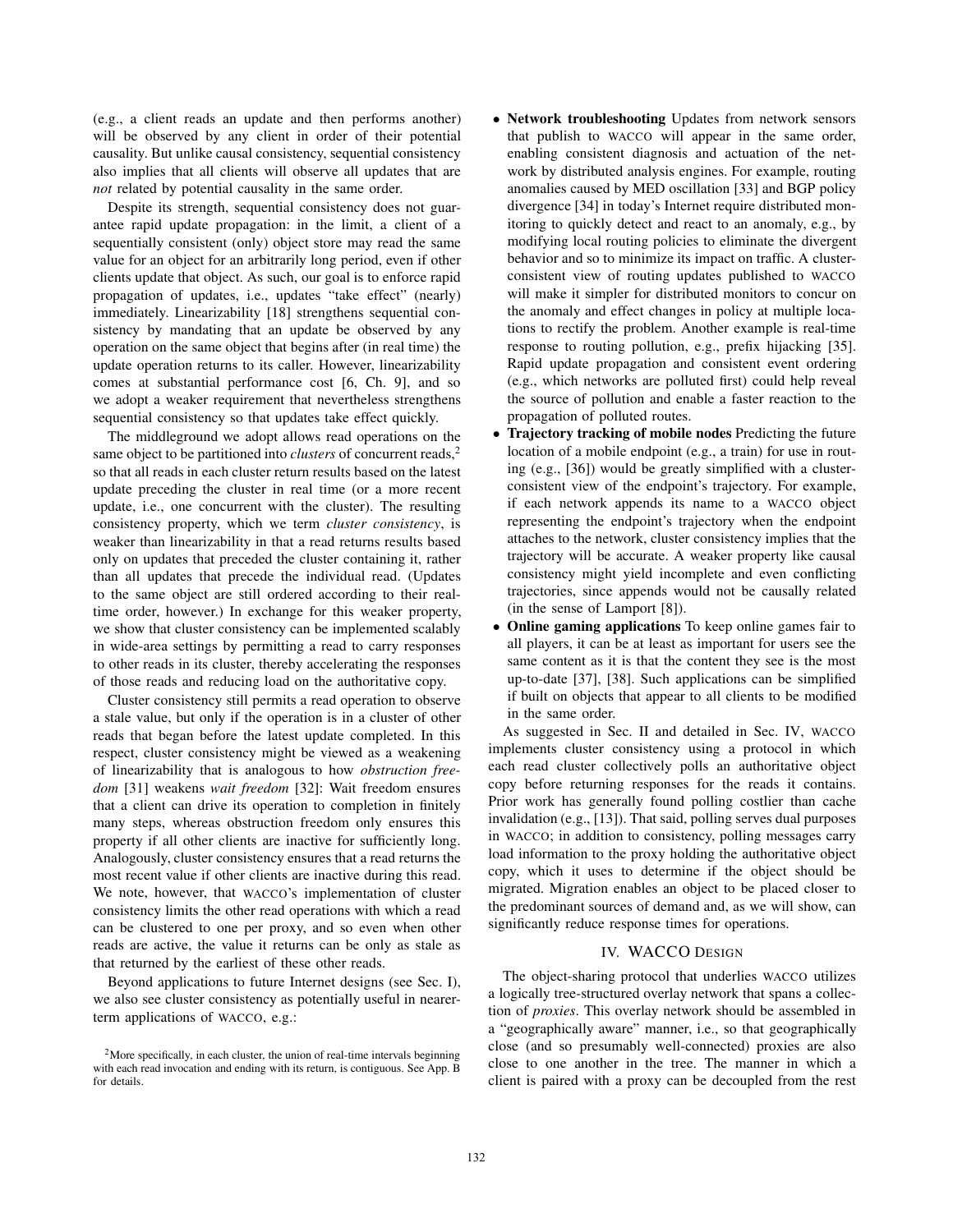of our system design; our present design simply leverages a few widely-known proxies to refer each new client to a proxy near it. We assume that each client interacts with only a single proxy at a time, awaiting the completion of any operations it issued to one proxy before switching to another.

The proxies provide clients with access to a set of objects. A client sends a read or update invocation for an object to its proxy and awaits a response from that same proxy. Updates (potentially) modify the object state; reads do not. Our protocol description and proof presume that a read simply returns the current object state, though a proxy can instead return to the client a customized result derived from that state. Sec. V-A gives an example of this behavior in the context of LOKO.

# *A. Basic Protocol*

WACCO maintains a single authoritative copy of each object. At any point in time, the proxy at which this copy of the object resides is said to *host* the object and, synonymously, to be the *location* of the object. Proxies implement a protocol to route client invocations toward the current location of the object over tree edges (see [39]). Once performed on the object, an operation's response is routed back over the tree to the client that invoked it.

While all update invocations are always routed to the object itself, a read invocation will be *paused* in the tree if the invocation, while en route to the object, encounters a proxy that already forwarded a read request for the same object and has not yet received a response. The paused read will not be forwarded further in the tree; rather, it will be held by the proxy until the response to the invocation on which it paused is returned. When that response arrives, it can serve as the response for any read invocation on the same object that was paused awaiting it and that meets certain conditions described below. In this way, a single read invocation that reaches the object may, in fact, end up serving numerous read requests that are paused on it elsewhere in the tree. This effect is shown in Fig. 1, where the second and third reads are paused waiting on the first  $(Fig. 1(a))$  and then adopt the response to the first read as their own (Fig. 1(b)).

Pausing read requests in this way offers at least two benefits. First, it reduces overall latency in comparison to forwarding each request all the way to the object, since the read request on which another is paused is farther along the path to the object (and so should solicit a response sooner) than the paused read is. That is, in Fig. 1(a), the first read is at least as close to the object as the second or third read is when each is paused, and a response may even already be traversing the path back. Second, in comparison to forwarding every read request to the object and returning each read response individually, pausing reduces bandwidth use, routing costs to proxies, and computational load on the proxy hosting the object.

Pausing also presents some challenges. First, a paused read constitutes state that a proxy must store until the response for the read on which it is paused returns, possibly opening the door to resource exhaustion. That said, aside from read

invocations submitted to a proxy directly by clients, the number of paused reads for an object that a proxy must maintain simultaneously is limited by the number of its neighbors. Reads submitted to a proxy directly by clients (and that are paused) still pose a denial-of-service risk, but it can be managed using any of several techniques (e.g., [40]), and moreover, dropping these read requests as needed can never interfere with other reads (since none are paused on these reads). Resource exhaustion will be discussed further in Sec. IV-D.

Second, pausing erodes the consistency of the protocol, and, indeed, to achieve cluster consistency — and specifically to achieve the sequential consistency that implies — we must restrict which read responses can be used to respond to paused reads. Intuitively, implementing cluster consistency requires that a paused read is not answered by an incoming response that is too outdated. Specifically, as we prove in our technical report [41], the following conditions suffice to implement cluster consistency: Each read request from a client carries the largest Lamport time [8] at which any update that the client has observed was applied, and each read response carries the Lamport time at which the response was emitted from the authoritative object. A read response that returns to a proxy can be used to satisfy a read request paused at that proxy only if the response's timestamp exceeds the request's timestamp. If this requirement leaves any reads paused at the proxy unsatisfied, then the proxy unpauses one and forwards it along toward the object.

## *B. Caching*

Each object state has a *version number* (an integer, initially zero). Applying an update to the object increments that version number. WACCO uses these version numbers to optimize the protocol above as follows.

Each proxy maintains a cache holding at most one cached state per object. The proxy is free to delete states from this cache and manage it using policies independent of those of other proxies. Each read request is augmented to carry a version number. If upon receiving a read request with version number  $v$  (new read requests submitted by clients have  $v = -1$ ), a proxy has a version  $v' > v$  of the relevant object in cache, then the proxy can increase the read request's version number to  $v'$  when forwarding it. If it does so, the proxy is said to have *taken responsibility* for the request and is obligated to retain the cached object state until it has responded to this request. (Our current proxy implementation defaults to taking responsibility; others could do so more selectively.)

When responding to a read request, the proxy hosting the authoritative copy sends the object state (as in Sec. IV-A) if the current object version is larger than the version number in the read request, and sends same otherwise. On receiving a response to a read for which a proxy took responsibility, the proxy identifies the latest object version it now has either the object state in the response or, if the response was same, the version in its cache — and responds to paused reads similarly (subject also to the constraints of Sec. IV-A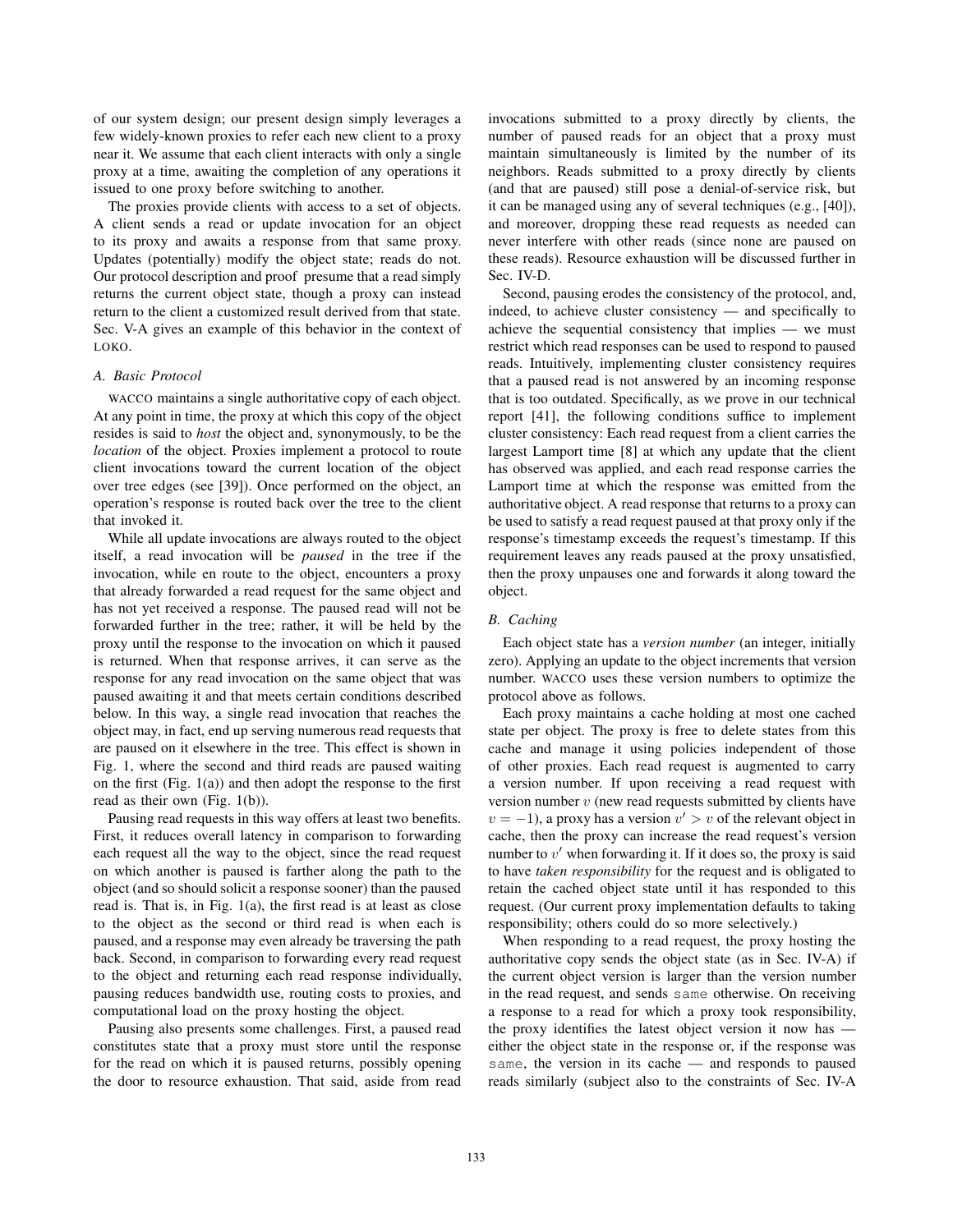

(respond to) second and third reads.

Fig. 1. Example of pausing some reads and resuming them later

on Lamport timestamps). That is, it returns same to paused reads bearing the version number of the proxy's latest object version, and it responds with the latest object state to the rest.

A proxy that forwards a read request but that does not take responsibility for it might receive a same response, at which point it may not have the latest object version and so would be unable to respond to any paused read bearing an older object version number. Thus, one of these reads is unpaused and forwarded toward the authoritative object, as discussed in Sec. IV-A. Forwarding any read request bearing an old object version number guarantees a response containing the object state, and so when the proxy selects one to unpause and forward, it prefers those with smaller object version numbers.

## *C. Migration*

WACCO responds to demand by strategically moving objects among proxies, a process called migration. For example, a proxy may migrate an object to a neighbor that is forwarding a majority of the invocations for that object, or a proxy that is becoming too heavily loaded may choose to migrate objects away. In this way, migration can be used to reduce load by moving objects closer to areas of greater interest and to otherwise reposition load as needed to deal with hotspots. The former use of migration is particularly beneficial for LOKO (see Sec. V), since it can be used to position objects to best serve the time zones that are most active at a particular time of day. Moreover, many entities will be accessed with a clear geographic preference — e.g., Chinese websites will likely be accessed mostly from China — and so migration makes sense for positioning such an object near where it is accessed most.

WACCO is not closely tied to the mechanics of migration; it requires only the ability to migrate an object from a proxy to its neighbor between invocations. So while WACCO uses the migration mechanism in Quiver [39], other migration mechanisms would also work. That said, effective migration requires us to resolve two issues. First, we must determine from where an object is currently experiencing the most load; because of paused reads, no single proxy necessarily observes the entire load on an object. Then, we need to determine the specific conditions under which an object should be migrated.

The first issue is resolved in WACCO by appending to each message carrying an object invocation the number of read invocations for that same object that were *recently* paused along the path the message has traveled. If this invocation is paused, the proxy that does so accumulates the message's count into a per-object, per-neighbor counter (using the neighbor that sent the invocation) that the proxy maintains and then further increments this counter by one (for the newly paused invocation). Otherwise, the proxy adds all its counters for this object into the field on the invocation message and forwards the message along toward the object, subsequently zeroing each of these counters. Fig. 1(c) shows an example where the field of a fourth read invocation, initially with value 0, is updated to  $1$  at the proxy where  $read_3$  was formerly paused and then to 2 as it travels through the proxy at which read<sub>2</sub> was formerly paused. In this way, a count of paused reads trickles toward the object at all times, which the hosting proxy can similarly incorporate into per-object, per-neighbor counts of paused invocations. (Update invocations cannot be paused, but the hosting proxy incorporates them into this count, as well, so that updates too are reflected in the load calculations.)

cently paused read invocations toward object.

As described so far, this approach for conveying the numbers of paused reads to the proxy holding the object does not adjust these counters for the passage of time, but intuitively such adjustment is necessary — reads paused ten minutes ago should have less bearing on whether to migrate the object than reads paused within the last few seconds. For this reason, each WACCO proxy *decays* its per-object, per-neighbor counters to account for the passage of time before incorporating them into invocation messages bound for the object or calculating whether to migrate an object. In our present implementation, the proxy decays these counters linearly as a function of the time that passed since last unpausing (and returning values for) reads for that object, i.e., the interval between the proxy seeing the last object response and the subsequent object invocation.

Finally, the a proxy holding the object must determine whether to migrate an object and if so, to which of its neighbors. In our implementation, the proxy hosting an object periodically sums its per-neighbor counters for that object and, if one such counter accounts for more than a fraction  $m$  of this sum (for a fixed threshold  $m$ ), then the proxy asks the neighboring proxy corresponding to that counter to migrate the object to it. That neighboring proxy might not do so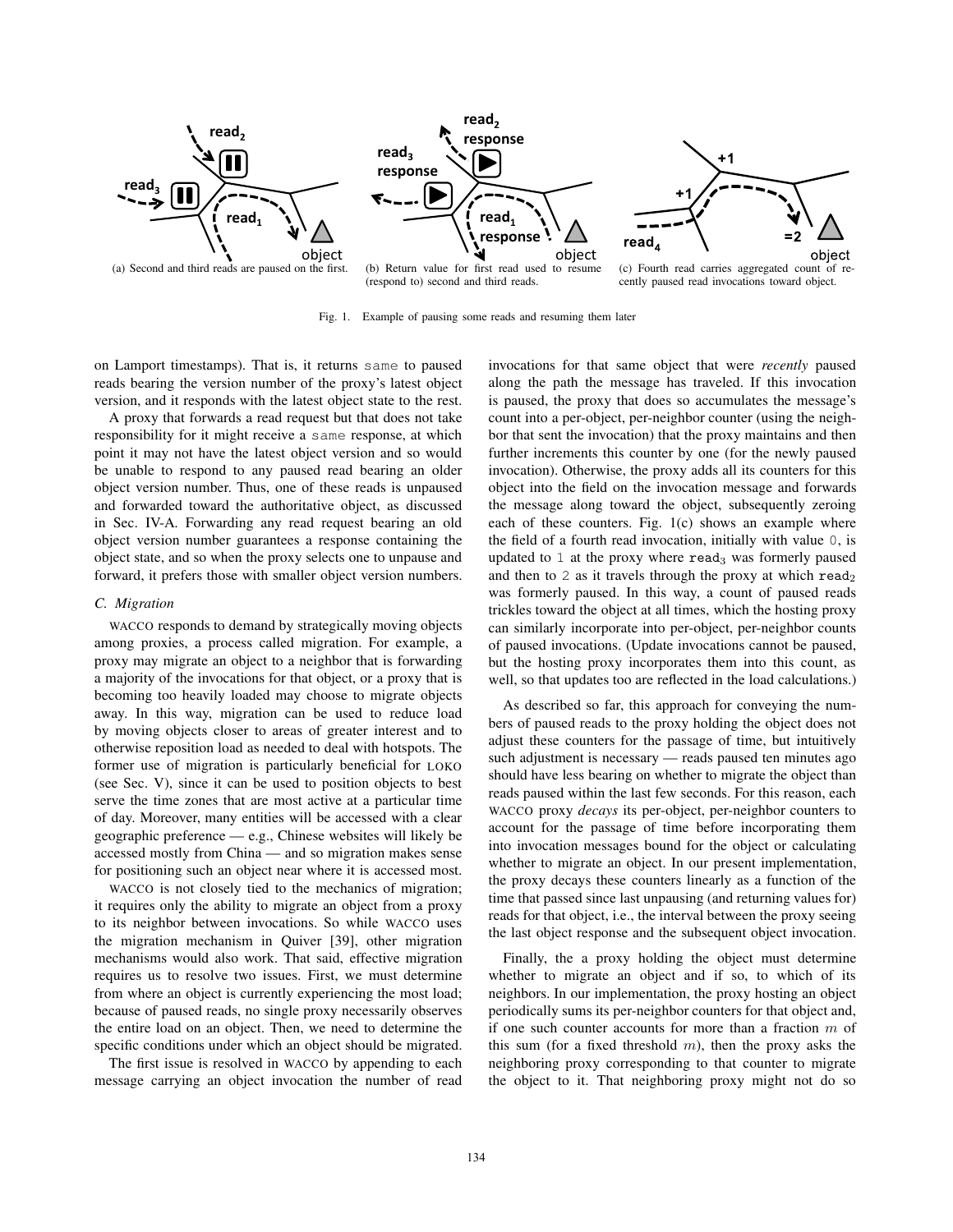(e.g., because it is already hosting too many other objects), but otherwise it initiates the object migration. Note that the threshold m value can be different per object, though in our present implementation we use the same m for all objects.

# *D. Resilience*

Fault tolerance In WACCO as described so far, a proxy failure would disconnect the tree until the proxy recovers. A generic approach to tolerate proxy failure is to locally replicate each proxy; e.g., in our implementation, each proxy can optionally have a backup to which it commits any meaningful change in internal state [42, §8.2.1] before acting on it. In WACCO, such changes include changes to an object (due to update operations) and changes to internal routing tables (e.g., due to migration). In a straightforward implementation, this primarybackup configuration would double hardware requirements. In practice, we expect clusters of proxies to reside in datacenters in major metropolitan areas, in which case these proxies can provide backup service for others in the same datacenter.

Denial-of-service defense The most acute threat of denial-ofservice attacks is interfering with proxy-to-proxy communication. Multi-path routing (e.g., [23]–[25]), using private leased lines, or other suitable defenses (e.g., [43]) can mitigate the threat of link overload. Each proxy should also ensure that it reserves adequate resources to retain communication with its neighbor proxies, e.g., by using two network interfaces, one dedicated to proxy-to-proxy communication and the other for serving clients that contact it directly. Moreover, proxies can prioritize tasks for managing inter-proxy activities ahead of those responding to clients and can terminate (or refuse) client requests in favor of retaining proxy-to-proxy communication.

Migration creates the risk of a degradation of service if a flood of read requests can migrate an object (see Sec. IV-C) far from the legitimate demand. If the region of legitimate demand is known in advance, this risk can be mitigated by each object expressing to WACCO its preferences or requirements for where it can be hosted. (This mechanism is also useful to enforce regulatory constraints on where data can reside.) Otherwise, allowing only *authorized* reads (see Sec. V-A) to influence migration can mitigate this risk.

## V. WACCO EVALUATION

We have implemented WACCO in Java. Our implementation consists of roughly 11,500 physical source lines of code. To evaluate WACCO, we used it to construct a service called LOKO, which we describe in Sec. V-A. We then describe the traces that we use to induce a realistic workload on this service in Sec. V-B. We describe our experimental setup in Sec. V-C and our results in Sec. V-D.

# *A.* LOKO

As discussed in Sec. I, we have used WACCO to implement a service called LOKO that hosts *keyspace* objects. A keyspace is identified by a public key  $pk$  and stores (or generates) mappings, each from a query string *qstr* to a value *val*. When responding to a query, the keyspace sends the mapping *qstr* 

 $\rightarrow$  val, digitally signed so that it can be verified by pk. The signature could be inserted into the keyspace through an update invocation, or the keyspace could produce the signature itself using a private key it holds. The latter strategy might be appropriate for keyspaces that generate responses dynamically.

Generating dynamic responses is useful, e.g., to support CDNs by customizing the content-server address returned in response to a read query. That is, a keyspace for  $pk$ , when queried for nytimes/www/address, could select the answer val from a set of candidate addresses based on load conditions and the address of the client. (This selection would be performed by the proxy directly returning the response to the client.) The cluster consistency offered by LOKO would improve the responsiveness of this mapping to changing conditions over that provided by DNS today (cf., [4]). Of course, keyspaces can also be used to store static mappings, e.g., to addresses or public keys, and keyspaces can be queried iteratively to resolve hierarchical names, analogous to DNS/DNSSEC today.

Any LOKO object can enforce its own access control by checking a signature for each invocation — possibly the same one that it will store and return in response to read invocations later. But by virtue of it having a public key, a keyspace enables the enforcement of coarse access-control policy at the first proxy to receive a request for it, even if that proxy does not host the object. That is, we could extend LOKO so that a proxy, upon receiving a read request for the keyspace identified by  $pk$  from a client, confirms that the request is accompanied by a delegation credential signed by the owner of  $pk$  and that authorizes the read. The proxy would do so prior to acting on the read request, dropping it if the check fails. This defense would hinder attempts to migrate the keyspace away from legitimate demand by submitting unauthorized read requests in order to degrade service (see Sec. IV-D). We have not yet implemented this extension, however.

# *B. Traces*

The data we used in our evaluation of LOKO (and hence WACCO) are traces of DNS queries received by Akamai, collected for 36 hours beginning 6am, March 9, 2011. In addition to serving DNS queries for domain names of its own, Akamai also serves queries for the domain names of a number of customers. The dataset includes queries of both types and reportedly includes all queries Akamai received during that period by 357 of these (globally distributed) servers.

We stress that the goal of using Akamai data was *not* to evaluate LOKO as a DNS replacement per se but to subject LOKO to a global workload with diurnal patterns and regional object affinities. Thus, when populating objects and generating a workload for our evaluation (see below), we strived primarily to preserve the object-access and client distributions.

## *C. Experimental Setup*

Hardware Our experiments consisted of emulations run using 4 servers, each with 64 2.3 GHz cores and 128 GB of RAM. Most emulations used 76 proxies spread across the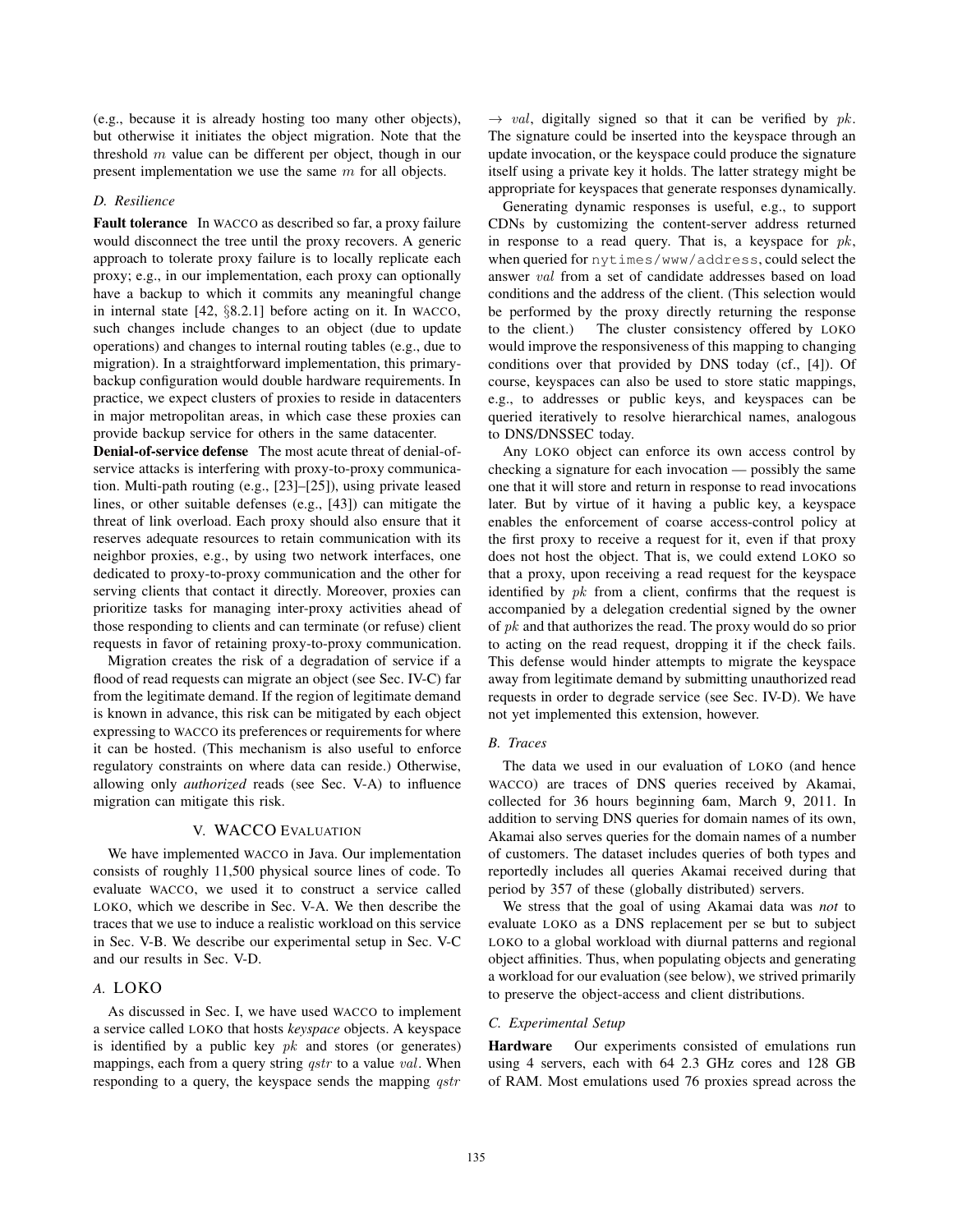servers — an average of between 3 and 4 CPUs each. In our fault-tolerance experiments, though, each proxy was given a backup, resulting in 152 proxies on the same hardware.

Proxy placement Recall that the number of servers (with consistency falling short of LOKO) that Akamai dedicates for the load that our traces represent is 357, and so we needed to scale down the Akamai trace to permit a realistic evaluation for 76 proxies. To do this, we selected 4 geographic regions that accounted for  $72/357 = 20.2\%$  of all queries in the original trace and allocated 72 proxies to those regions proportionally to the number of requests originating there.<sup>3</sup> (The remaining 4 proxies in our experiments are described below.) The 20.2% of the original trace that we used included 4,460,838,100 queries spanning 1,009,689 domain names and 83,448 clients. Clients at each region were then assigned to that region's proxies to yield a roughly balanced number of queries at each proxy (but while ignoring the contents of those queries). There was one region in Asia, one in Europe, and two in North America, and so we believe this methodology produced a reasonable approximation to a global workload. While client requests drive our experiments, we do not instantiate (or measure) clients themselves, so latency between a client and its proxy is not represented in our measurements, nor are client computational costs. See App. A for more statistics about the data and how those statistics informed our experimental setup. Network latencies To generate the tree topology for our experiments, we added an additional *head proxy* per region and built a minimum spanning tree covering the head proxies using geographical distance as our distance measure. Each region's other proxies were then organized in a balanced ternary tree underneath the region's head. So, the total proxies in each experiment was  $72 + 4 = 76$ , of which only the 72 non-head proxies accepted requests from clients directly. Once the tree was fixed, we estimated latencies between neighboring proxies as a linear function of the geographical distance between them, where this function was calculated using linear regression on real distance/latency pairs.4 We emulated proxy-to-proxy latencies at user level, using the method implemented in the EmuSockets toolkit  $[44]$ .<sup>5</sup> We did not limit the bandwidth between proxies, because we do not expect LOKO to even

remotely tax the capacity of future networks (or even today's). Keyspace objects We used the queries selected as described above to populate keyspace objects as follows. Every DNS query indicates a DNS zone, the requested name in that zone, and a query type (e.g., IPv4 host (A) record, name server (NS) record). We created a keyspace object per zone and initialized it with a field for each name within that zone for which an A record was requested (e.g., " $www/A$ "), since A records were by far the most common form of query. We assigned a random 16 byte value to each such field. We made no effort to represent resource records in keyspaces more explicitly, remembering that the goal of using the Akamai traces is to induce a realistic global workload on LOKO, *not* to make LOKO mimic DNS faithfully. Rather than signing each mapping individually, we compute a Merkle tree [45] over the mappings, signed by the private key corresponding to the keyspace's public key. The Merkle tree is transient; i.e., only the signed root is sent when the keyspace is copied (to support a read) or migrated; the interior nodes are recomputed on demand.

Prior to each measurement run of LOKO, we determined the starting location of each object by executing a warmup. The warmup migrated each keyspace object to its *dominant proxy*, i.e., the proxy that will make the most requests of it during the run. The warmup thus implements an optimal *static* placement of keyspace objects for the run.

Update operations As the Akamai traces include no updates, we introduce them artificially: For a parameter  $u \in [0, 1]$ , each read operation for a keyspace submitted to its dominant proxy was converted to an update operation with probability  $u$ .

If a query was chosen to become an update, an update was generated in its place for the relevant keyspace object, consisting of the relevant query name and query-type string (e.g., "www/CNAME"), a 16-byte value, and a 128-byte digital signature on the root of that keyspace's new Merkle tree (i.e., the previous Merkle tree updated to reflect the newly added or modified field). The accepting proxy verified the signature using the keyspace's public key. Since client costs are not included in our measurements, signature generation for update operations or signature verification after a read were omitted. Time scaling Though the Akamai trace was 36 hours in length, it would have been impractical to allocate a full 36 hours for each experiment we planned to run. Simply truncating the trace would hide important features, notably any diurnal pattern. As such, we "compacted" the trace as follows, while retaining its features. Each experiment was parameterized by a *sampling rate*  $s \in (0,1]$  and an *acceleration*  $a \geq 1$ . Each query in the trace was replayed in the experiment independently with probability s, and the trace was accelerated by a factor of a. So, in a period in which the rate of requests in the original trace was  $q$  requests per second, sampling reduced this rate to sq requests per second in expectation, and acceleration increased this to sq requests per  $1/a$  second in expectation. This method shortens the trace replay to  $1/a$  times the original, thereby expediting our tests; in our tests we fixed  $a = 48$  so that each test required 45 minutes. However, we sometimes varied the sampling rate s between experiments.

<sup>&</sup>lt;sup>3</sup>More precisely, we first geolocated the clients in the Akamai traces using the database from IP2Location (http://ip2location.com) and truncated each one's latitude and longitude to an integral value, yielding its "region". We allocated a number of proxies to each selected region proportional to its queries; e.g., if one region originated 10% of the 20.2% of queries selected from the original trace, then it was allocated  $10\% \times 72 = 7$  proxies.

<sup>4</sup>We took round-trip latencies (ms) from AT&T (see http://ipnetwork. bgtmo.ip.att.net/pws/current network performance.shtml) on 9 Oct 2011 from Kansas City to 24 other cities in the continental US, as well as from San Francisco to Hong Kong, New York to London, and Washington to Frankfurt. We then obtained distance estimates (miles) for these city pairs. Using simple linear regression, the best fit line to these distance/latency points was  $y = 0.019732193x + 8.712212072$  with an  $R^2$  of 0.96820894, indicating a strong goodness of fit. We believe our use of distance-based latencies from within a single provider's network is reasonable, since our service may well be implemented by a major global provider.

<sup>&</sup>lt;sup>5</sup>This design is an artifact of our trying out several different platforms for our emulations, including some where we were restricted to user-level modifications only.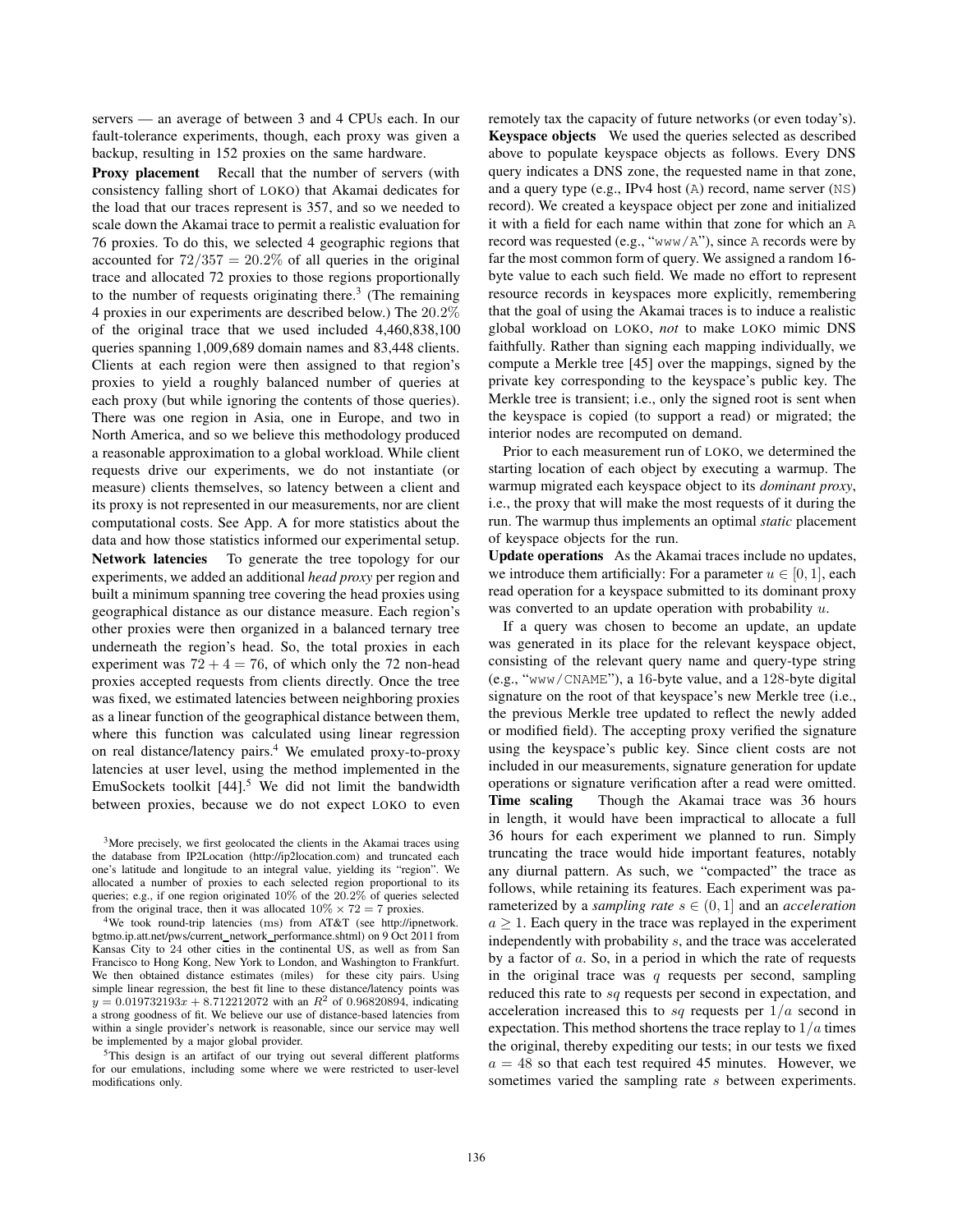

Fig. 2. CDFs of latencies  $(ms)$  as  $u$  varies.

It is convenient to describe an experiment in terms of the product sa, which we will call its *load factor*. For example, an experiment with load factor  $sa = 0.1$  has an expected request rate of 10% of the original Akamai trace's rate.

## *D. Experimental Results*

All performance numbers in this section were produced using Java SE 7 Server. Unless otherwise noted, we use  $m = 0.75$  and load factor 0.1.

Updates We first explore the impact of varying the fraction of updates in an execution on request latencies. Fig. 2 shows CDFs of operation latencies in experiments for update probabilities  $u \in \{0.0, 0.005, 0.01\}$ , where  $u = 0.0$  implies no updates. Fig. 2(a), shows that as updates increase, read latency increases somewhat, because updates invalidate caches, creating the need for more network traffic. Such cache invalidations also tend apply to larger and popular objects (see App. A), amplifying the effect. Despite these effects, read latency stays low, with 89.5%, 86.7% and 84.7% of reads completing in under 100ms for  $u = 0.0, 0.005$ , and 0.01, respectively.

Latencies for the updates themselves appear in Fig. 2(b). These too perform well, with 67.7% and 66.0% completing in under 100ms for  $u = 0.005$  and 0.01, respectively. This low latency is partly due to our warmup method, which places objects at the proxy which requests them most, making many updates local (unless the object has been migrated away). Note that this behavior is part of our design — migration moves objects toward the proxies requesting them most.

Migration We show the impact of object migration on operation latency in Fig. 3. Recall that  $m$  represents the fraction of the total load for which a neighbor must account in order for migration in the direction of that neighbor to begin. Thus,  $m > 1$  is impossible to satisfy and allows no migration at all. We ran experiments with various migration thresholds:  $m = 0.55$  to 0.95 in increments of 0.1, as well as  $m > 1$ .

Fig. 3(a) shows the total number of migrations for each value of  $m$ , and Fig. 3(b) shows the impact of these migrations on operation latencies. Without migration, 85% of operations finished in less than 120ms. But even with migration enabled at a very conservative threshold ( $m = 0.95$ ), that figure was reduced by 17% to 100ms. Migration at that level also reduced the total number of proxy-to-proxy messages by 19%. Objects



Fig. 3. Impact of varying m, with  $u = 0.0$ . Lines for some values of m are omitted from Fig. 3(b) for clarity.

migrated within the tree over 110,000 times, resulting in faster response times as well as fewer and smaller network messages.

Reducing m further increases performance. At a very liberal threshold,  $m = 0.55$ , 85% of operations finished in less than 95ms. In general, the performance differences resulting from different migration thresholds (e.g.,  $m = 0.55$  vs.  $m = 0.95$ ) are much smaller than the differences between runs with migration and those without it (e.g.,  $m = 0.95$  vs.  $m > 1$ ), because even a high migration threshold allows objects to move quite close to their areas of demand. If an object is far (in the tree) from the part of the tree where demand for the object is high, then the proxy hosting that object will see that nearly 100% of the load for that object is coming to it from whatever neighbor is in the direction of the load. The host will thus try to migrate the object to that neighbor (see Sec. IV-C). Thus, any migration threshold will allow migration of sufficiently out-of-place objects toward the parts of the tree where they are in demand. The exact value of  $m$  only becomes relevant once the object is near enough to its demand that significant fractions of demand for it come from different neighbors. But by that point, objects are already fairly close to the demand, and performance has already improved substantially.

Fault tolerance We measured the effect of fault tolerance on operation latencies when using a backup per proxy (see Sec. IV-D) and  $u = 0.01$ . Fig. 4 shows the results. As expected, the overhead of fault tolerance is much more evident for update operations, since communication with the backup is on the critical path of each update operation. A possible cause of the added read latency is that we allocated no new hardware to host backups, nor did we reduce the number of primary proxies to make room for their backups. Instead, the primaries and their backups shared the same resources that, in other experiments, were available exclusively to the primaries. Despite the more thinly spread resources and the synchronization costs of the primary-backup protocol, operation latencies with backups were still reasonably close to those without.

**Throughput** We next present experiments that offer insights into the achievable throughput of our system. In these tests, we increased the sampling rate  $s$  and so the load factor, up to a load factor of 1.0, i.e., the same query rate per proxy as Akamai supported in the original trace. Fig. 5(a) shows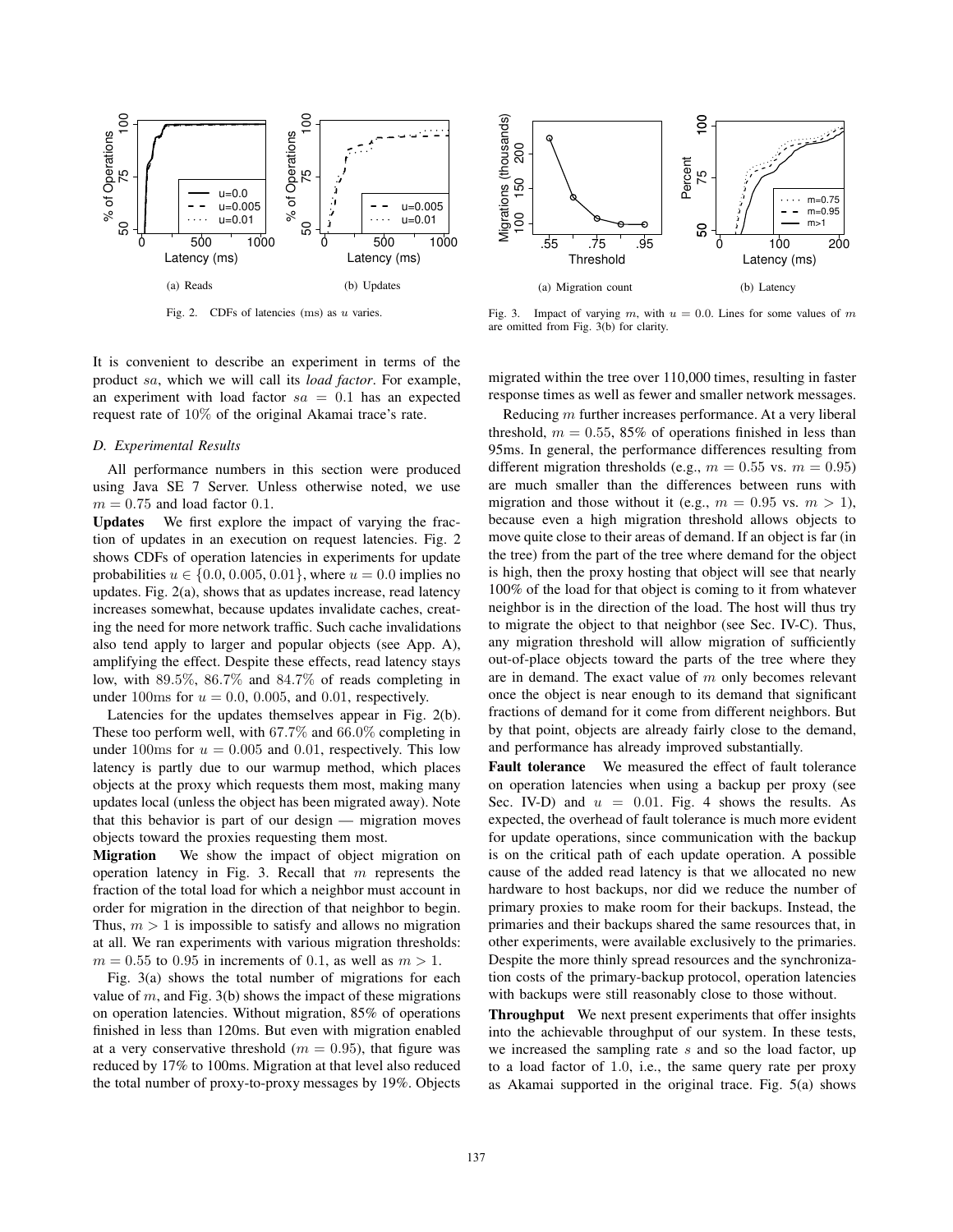

Fig. 4. CDFs of latencies (ms) when using backups, with  $u = 0.01$ .



Fig. 5. Throughput and messaging overhead as load factor varies, with  $u = 0.01$ .

the achieved throughput in operations per second with  $u =$ 0.01. This figure shows that our LOKO implementation absorbs the full per-proxy query rate of the Akamai trace. Fig. 5(b) illustrates one reason behind this throughput, namely that as the operation rate increases, the efficacy of read pausing also increases, since more reads are concurrent. This increase in read pausing then results in a reduced number of messages needed per operation, on average (Fig. 5(b)). Finally, Fig. 5(c) shows that the average number of proxy-to-proxy hops a read request travels before it is paused or reaches the object is stable, even as the load factor increases. At load factor 1.0, each read request travels about 1.7 hops on average.

Consistency To better show the performance gain from cluster consistency, we built a linearizable version of LOKO that we subject to the same load as the cluster-consistent version. Since cluster consistency itself represents a very specific weakening of linearizability, we can revert to a linearizable version of LOKO with few changes. For clarity, in this section we will refer to the linearizable version of LOKO as LIN-LOKO and the standard, cluster consistent version of LOKO as CC-LOKO.

The main change is that LIN-LOKO lacks read clusters. Instead, each read request passes through the tree all the way to the object (as is done in Quiver [39]), even if other requests are concurrent for the same object. Since read clusters contribute significantly to LOKO's scalability, we expect LIN-LOKO to succumb to heavy loads far sooner than CC-LOKO does.

Lacking clusters, LIN-LOKO can make a minor optimization. Instead of forwarding responses back through the tree, the hosting proxy can reply directly to the original proxy. Recall from Sec. IV-A that the main reason responses returned through the tree was so that they could answer paused reads along the way, which does not apply to LIN-LOKO.



Fig. 6. Impact of varying load factor on median latency and total bytes sent in both the cluster consistent (CC) and linearizable (LIN) versions of LOKO.

A final LIN-LOKO change is that, since no responses are sent through the tree, proxies forwarding requests no longer update their object version numbers — it is pointless for a proxy along the request path to take responsibility (see Sec. IV-B) for a request if the response never actually reaches that proxy.

Fig. 6 gives the results of our comparison between CC-LOKO and LIN-LOKO. Fig. 6(a) shows the median request latency vs. load factor, with each point representing a single run at the given configuration. The graph shows that the two versions perform essentially equally at load factors of .012 and below. As the load factor increases to .015, LIN-LOKO quickly climbs to a median latency of 150 ms. We were unable to complete LIN-LOKO runs with load factors higher than .015 due to the massive computational burden placed in the proxies. In contrast, the median latency for CC-LOKO remains relatively constant until a load factor of .6. Then it begins to rise, only reaching a median latency of 160 ms at load factor 1 equivalent to the full Akamai load. In both versions, increasing load factor eventually causes a spike in median latency, but the CC-LOKO spike occurs at load factors almost two orders of magnitude higher than in the LIN-LOKO case.

Fig. 6(b) shows that the total amount of data sent in the two cases. The graph clearly shows that LIN-LOKO sends far more traffic than CC-LOKO, due to the lack of read clustering. For example, at load factor 1, CC-LOKO sent 177 GB. In contrast, LIN-LOKO sent 171 GB at only .007, a difference of 2–3 orders of magnitude. Together, these results show that the relaxation of consistency — bounded though it is in our case — can indeed lead to dramatic improvements in scalability.

## *E. Limitations*

The Akamai data we used in our experiments is the best data we have found for a realistic, global workload. That said, it is important to recognize that this dataset has limitations for the purposes it is used here. First, Akamai customers tend to be large organizations for which domain-name query activity might be heavier and more widespread than most domain names not served by Akamai or than other objects that one might envision in a future application (e.g., a mobile device's location). This tendency might yield an overly optimistic evaluation of LOKO, since it makes more opportunities to aggregate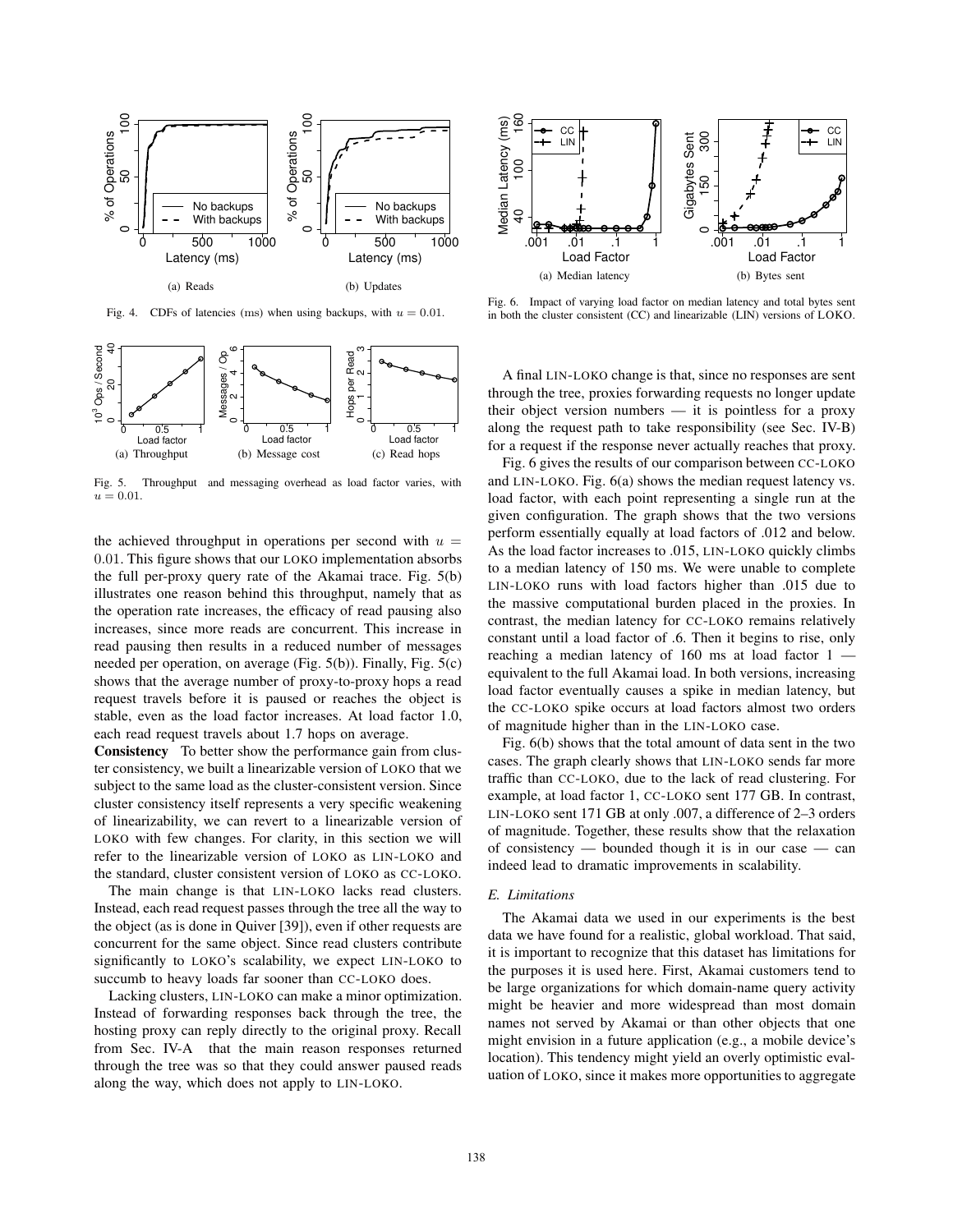(i.e., pause) reads in the tree, but it also might yield an overly conservative evaluation, since global demand reduces the ability to improve access latencies through migration. Second, as already noted, the Akamai dataset contains no update operations, and so it was necessary to fabricate them.

## VI. CONCLUSION

This paper describes the design and evaluation of WACCO, a system for implementing object-based services that need to support both frequent updates and widespread, massive read demand with strong consistency. A contribution of our work is a novel type of strong consistency dubbed *cluster consistency*, which implies both sequential consistency and rapid update propagation and, we argue, can be useful in a range of future networked applications. We used WACCO to implement a service called LOKO that supports keyspace objects and, in one style of usage, could roughly encompass the current duties of DNSSEC. Our evaluation using an emulated global topology and trace of DNS queries to Akamai shows that LOKO provides good responsiveness and can scale to large demand. Through our evaluation, we also documented the importance of object migration and read pausing (and hence cluster consistency) to the performance LOKO achieves.

### **REFERENCES**

- [1] X. Zhang, H.-C. Hsiao, G. Hasker, H. Chan, A. Perrig, and D. Andersen, "SCION: Scalability, control, and isolation on next-generation networks," in *IEEE Symp. Security & Privacy*, 2011.
- [2] X. Yang, D. Clark, and A. W. Berger, "NIRA: A new inter-domain routing architecture," *IEEE/ACM Trans. Netw.*, vol. 15, no. 4, 2007.
- [3] D. Kim, J. Kim, Y. Kim, H. Yoon, and I. Yeom, "Mobility support in content centric networks," in *2nd Wkshp. Inform.-Centric Netw.*, 2012.
- [4] J. Pang, A. Akella, A. Shaikhy, B. Krishnamurthyz, and S. Seshan, "On the responsiveness of DNS-based network control," in *Internet Measurement Conf.*, 2004.
- [5] V. Ramasubramanian and E. G. Sirer, "The design and implementation of a next generation name service for the Internet," in *ACM SIGCOMM*, 2004.
- [6] H. Attiya and J. Welch, *Distributed Computing: Fundamentals, Simulations and Advanced Topics*, 2nd ed. John Wiley & Sons, Inc., 2004.
- [7] L. Lamport, "How to make a multiprocessor computer that correctly executes multiprocess programs," *IEEE Trans. Computers*, vol. C-28, no. 9, 1979.
- [8]  $\frac{1}{100}$  "Time, clocks, and the ordering of events in a distributed system," *CACM*, vol. 21, 1978.
- [9] R. Arends, R. Austein, M. Larson, D. Massey, and S. Rose, "DNS security introduction and requirements," RFC 4033, Mar. 2005.
- [10] A. Chankhunthod, P. Danzig, C. Neerdaels, M. F. Schwartz, and K. J. Worrell, "A hierarchical Internet object cache," in *USENIX ATC*, 1996.
- [11] S. Michel, K. Nguyen, A. Rosenstein, L. Zhang, S. Floyd, and V. Jacobson, "Adaptive web caching: Towards a new global caching architecture," *Comp. Netw. and ISDN Syst.*, vol. 30, 1998.
- [12] P. Rodriguez, C. Spanner, and E. W. Biersack, "Analysis of web caching architectures: Hierarchical and distributed caching," *IEEE/ACM Trans. Networking*, vol. 9, no. 4, 2001.
- [13] P. Cao and C. Liu, "Maintaining strong cache consistency in the World Wide Web," *IEEE Trans. Computers*, vol. 47, no. 4, 1998.
- [14] D. K. Gifford, "Weighted voting for replicated data," in *7th ACM SOSP*, 1979.
- [15] M. P. Herlihy, "A quorum-consensus replication method for abstract data types," *ACM TOCS*, vol. 4, no. 1, 1986.
- [16] G. Chockler, R. Friedman, and R. Vitenberg, "Consistency conditions for a corba caching service," ser. DISC '00, 2000.
- [17] L. Glendenning, I. Beschastnikh, A. Krishnamurthy, and T. Anderson, "Scalable consistency in Scatter," in *23rd ACM SOSP*, 2011.
- [18] M. P. Herlihy and J. M. Wing, "Linearizability: A correctness condition for concurrent objects," *ACM TOPLAS*, vol. 12, no. 3, 1990.
- [19] J. C. Corbett, J. Dean, M. Epstein, A. Fikes, C. Frost, J. Furman, S. Ghemawat, A. Gubarev, C. Heiser, P. Hochschild, W. Hsieh, S. Kanthak, E. Kogan, H. Li, A. Lloyd, S. Melnik, D. Mwaura, D. Nagle, S. Quinlan, R. Rao, L. Rolig, Y. Saito, M. Szymaniak, C. Taylor, R. Wang, and D. Woodford, "Spanner: Google's globally distributed database," in *10th USENIX OSDI*, 2012.
- [20] W. Lloyd, M. J. Freedman, M. Kaminsky, and D. G. Andersen, "Don't settle for eventual: Scalable causal consistency for wide-area storage with COPS," in *23rd ACM SOSP*, 2011.
- [21] M. Ahamad, G. Neiger, J. E. Burns, P. Kohli, and P. W. Hutto, "Causal memory: Definitions, implementation, and programming," *Distributed Computing*, vol. 9, no. 1, 1995.
- [22] S. Gilbert and N. Lynch, "Brewer's conjecture and the feasibility of consistent, available, and partition-tolerant web services," *ACM SIGACT News*, vol. 33, no. 2, 2002.
- [23] W. Xu and J. Rexford, "MIRO: Multi-path Interdomain ROuting," in *ACM SIGCOMM*, 2006.
- [24] X. Wang and D. Wetherall, "Source selectable path diversity via routing deflections," in *ACM SIGCOMM*, 2006.
- [25] M. Motiwala, M. Elmore, N. Feamster, and S. Vempala, "Path splicing," in *ACM SIGCOMM*, 2008.
- [26] Y. Wu, J. Tuononen, and M. Latvala, "Performance analysis of DNS with TTL value 0 as location repository in mobile Internet," in *IEEE Wireless Comm. and Netw. Conf.*, 2007.
- [27] X. Chen, H. Wang, S. Ren, and X. Zhang, "Maintaining strong cache consistency for the Domain Name System," *IEEE Trans. Knowledge and Data Engineering*, vol. 19, no. 8, 2007.
- [28] J. Kangasharju and K. W. Ross, "A replicated architecture for the Domain Name System," in *19th IEEE INFOCOM*, 2000.
- [29] R. Cox, A. Muthitacharoen, and R. T. Morris, "Serving DNS using a peer-to-peer lookup service," in *1st Intern. Wkshp. Peer-to-Peer Syst.*, 2002.
- [30] V. Pappas, D. Massey, A. Terzis, and L. Zhang, "A comparative study of the DNS design with DHT-based alternatives," in *25th IEEE INFOCOM*, 2006.
- [31] M. P. Herlihy, V. Luchangco, and M. Moir, "Obstruction-free synchronization: Double-ended queues as an example," in *23rd ICDCS*, 2003.
- [32] M. P. Herlihy, "Wait-free synchronization," *ACM TOPLAS*, vol. 13, no. 1, 1991.
- [33] T. Griffin and G. Wilfong, "Analysis of the MED oscillation problem in BGP," in *IEEE ICNP*, 2002.
- [34] T. G. Griffin and G. Wilfong, "An analysis of BGP convergence properties," in *ACM SIGCOMM*, 2009.
- [35] Z. Zhang, Y. Zhang, Y. C. Hu, and Z. M. Mao, "iSPY: Detecting IP prefix hijacking on my own," in *ACM SIGCOMM*, 2008.
- [36] J. Paek, K. Kim, J. P. Singh, and R. Govindan, "Energy-efficient positioning for smartphone applications using cell-ID sequence matching," in *9th MobiSys*, 2011.
- [37] E. Cronin, B. Filstrup, A. B. Kurc, and S. Jamin, "An efficient synchronization mechanism for mirrored game architectures," in *1st Wkshp. Netw. Syst. Support for Games*, 2002.
- [38] M. Mauve, J. Vogel, V. Hilt, and W. Effelsberg, "Local-lag and timewarp: Providing consistency for replicated continuous applications," *IEEE Trans. Multimedia*, vol. 6, no. 1, 2004.
- [39] M. K. Reiter and A. Samar, "Quiver: Consistent object sharing for edge services," *IEEE TPDS*, vol. 19, no. 7, 2008.
- [40] A. Juels and J. Brainard, "Client puzzle: A cryptographic defense against connection depletion attacks," in *5th ISOC NDSS*, 1999.
- [41] D. Bethea, M. K. Reiter, F. Qian, Q. Xu, and Z. M. Mao, "Strong consistency at global scale," Computer Science, UNC-CH, Tech. Rep. TR14-004, 2014.
- [42] N. Budhiraja, K. Marzullo, F. B. Schneider, and S. Toueg, "The primarybackup approach," in *Distributed Systems, 2nd edition*, S. Mullender, Ed. Addison-Wesley, 1993, pp. 199–216.
- [43] X. Yang, D. Wetherall, and T. Anderson, "TVA: A DoS-limiting network architecture," *IEEE/ACM Trans. Networking*, vol. 16, no. 6, 2008.
- [44] M. Avvenuti and A. Vecchio, "Application-level network emulation: The EmuSocket toolkit," *J. Netw. Comp. Appl.*, vol. 29, no. 4, 2006.
- R. C. Merkle, "Secrecy, authentication, and public key systems," Ph.D. dissertation, Department of Electrical Engineering, Stanford University, 1979.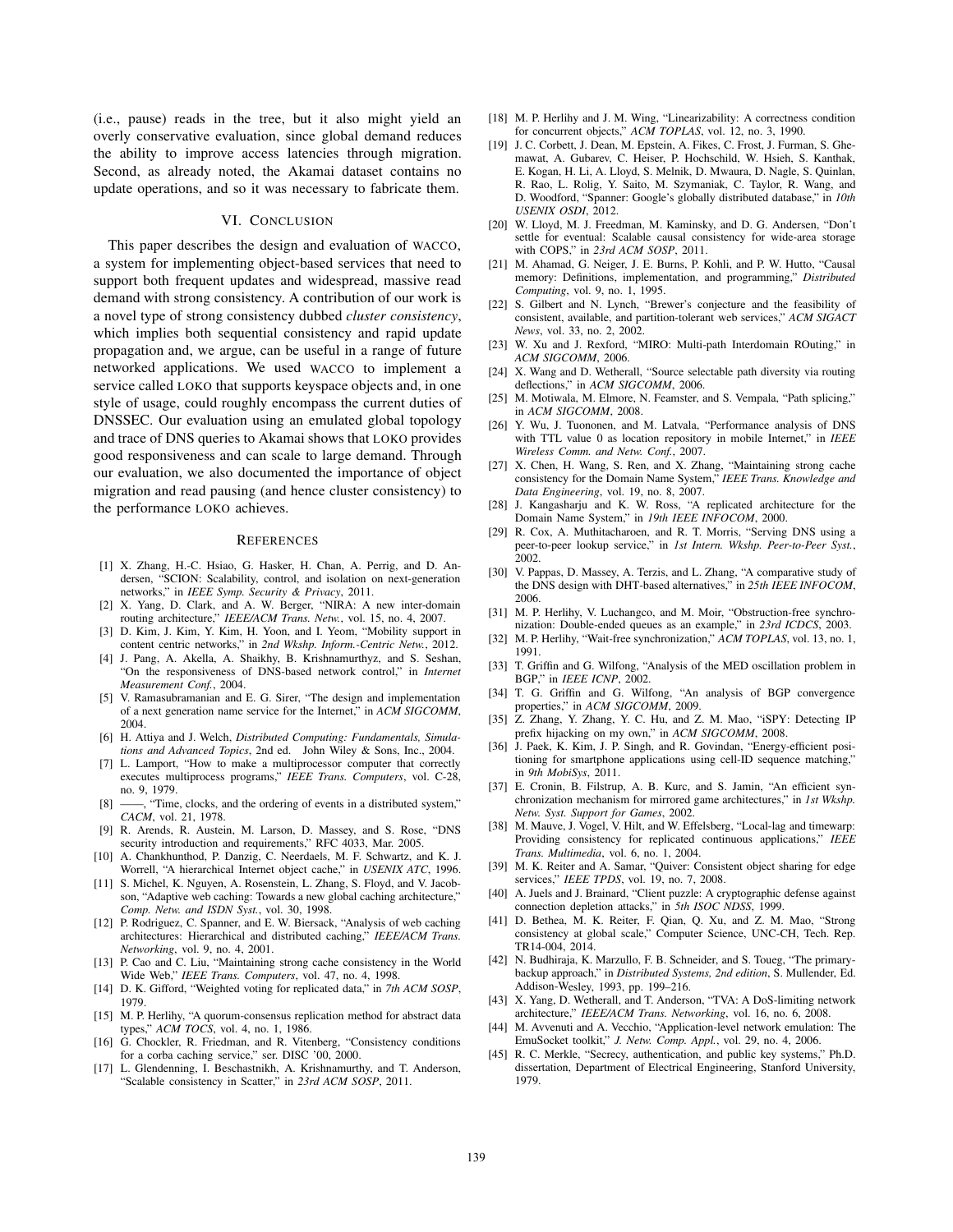## APPENDIX

# *A. Keyspace statistics*

In general, most keyspaces generated from the Akamai dataset as described in Sec. V-C are small (i.e., having few keys) and represent only a small fraction of the total number of queries. However, Fig. 7(a) shows that there are a few keyspaces which represent a significant portion of the total requests. The most frequently queried keyspace object comprised over 14% of the total, and the 5 most frequently queried keyspace objects comprised over one third of all requests. The distribution of keyspace sizes was also far from uniform, as shown in Fig. 7(b). While over 88% of all keyspaces contained less than 10 keys, some contained over one million.

In Sec. V-C, we explained that the warmup phase of our experiments places each keyspace object at its dominant proxy. Fig. 7(c) shows that the request rate by the dominant proxy for a keyspace is strongly correlated with the request rate by other, non-dominant proxies for that keyspace, implying that operation workloads will be dominated by nonlocal operations in any static placement of keyspaces — that is, our placement of keyspaces at their dominant proxies at the start of each experiment does not significantly reduce their demand by remote proxies.

The wide range of query counts per keyspace also means that update operations were not uniformly spread across keyspace objects but instead were concentrated in those that were also read most often, including read most often from nondominant proxies (again, see Fig. 7(c)). So, update operations caused many caches to become invalid and thus many copies of objects to be sent, and, because the keyspaces accessed the most often tended to be larger (Fig. 7(d)), these sent objects also tended to be large.

#### *B. Definition of Cluster Consistency*

Here we define *cluster consistency*. A proof that our protocol implements cluster consistency appears in our technical report [41]. An *object* consists of state and a set of methods that can be *invoked*. Each invocation returns a *response*, and an invocation/response pair is called an *operation*. Correct behavior of the object is defined by its *sequential specification*, which specifies the return results of operations invoked sequentially on the object.

We use  $op$  to denote any operation, and  $r$ -op or  $u$ -op denote a read or update operation, respectively. The invocation and response for any op occur at distinct real times op.inv and *op.res, respectively, with op.inv*  $\langle$  *op.res* and  $[op.inv, op.res]$ denoted as op.interval. A *history* H is a set of operations and an induced partial order  $\prec_H$  defined as  $op_1 \prec_H op_2 \iff$ *op*<sub>1</sub>.res < *op*<sub>2</sub>.inv. If  $\prec$ <sub>H</sub> is a total order, H is *sequential*. For an object  $obj$ , the set  $H|obj$  includes only those operations in H that are invoked on  $obj$ , and for a client c, the set  $H|c$ includes only those operations in  $H$  that are invoked by  $c$ . By convention, we assume that  $H|c$  is sequential for each client c. (In practice, each "client" is a client *thread*.) A *serialization* S of H is the set H totally ordered by a relation  $\prec_S$ .





(b) CDF of keyspace size. Note the x-axis is log-scale. Most keyspaces are small, but some are quite large.

(a) CDF of queries per keyspace. A few keyspaces comprise a large portion of requests.



(c) Dominant vs. non-dominant proxy queries (one  $\times$  per keyspace). These query types are strongly correlated.

(d) Keyspace size versus queries to that keyspace (one  $\times$  per keyspace). The larger keyspaces tend to be accessed more frequently.

Fig. 7. Keyspace query and size distributions

Definition 1 (Sequential consistency [6], [7]). *A history* H *is sequentially consistent if there exists a serialization* S *of* H *such that the following properties hold: (i)* Legality*: For each object* obj*,* S|obj *is legal (i.e., is in the sequential specification of obj*). (*ii*) Local-Order: If  $op_1$  *and*  $op_2$  *are executed by the same client and op*<sub>1</sub>  $\prec$ <sub>H</sub> op<sub>2</sub>*, then op*<sub>1</sub>  $\prec$ <sub>S</sub> op<sub>2</sub>*.* 

The consistency implemented in WACCO, called *cluster consistency*, implies sequential consistency. As such, there is a well-defined order in which updates are applied to each object, and each update operation produces a new version of the object on which it operates. The version number of the new object instance is one greater than that of the object instance to which the update was applied. Let  $u$ -op.ver be the version number of the object instance produced by  $u$ -op.

Definition 2 (Read cluster). *A read cluster* C *is a nonempty set of read operations (i) that return the same object version, and (ii) for which*  $\bigcup_{op \in C} op$  interval *is a contiguous interval of time. For a read cluster* C, we define C.inv =  $\min_{op \in C} op$  inv *and*  $C$ .res =  $\min_{op \in C} op$ .res. Let  $C$ .ver *be the version of the object when it was read by* C*.*

We also represent each u-op as its own *update cluster*  $C = \{u \text{-} op\}$ , with  $C.\text{inv} = u \text{-} op.\text{inv}$ ,  $C.\text{res} = u \text{-} op.\text{res}$ , and C.ver = u-op.ver. We then use  $C_1 \prec_H C_2$  (where  $C_1$  and  $C_2$ ) are read or update clusters) to mean  $C_1$  res  $\lt C_2$  inv.

Definition 3 (Cluster consistency). *A set of operations is cluster-consistent if it is sequentially consistent and satisfies* Cluster-Order*: There exists a partition of the operations into*